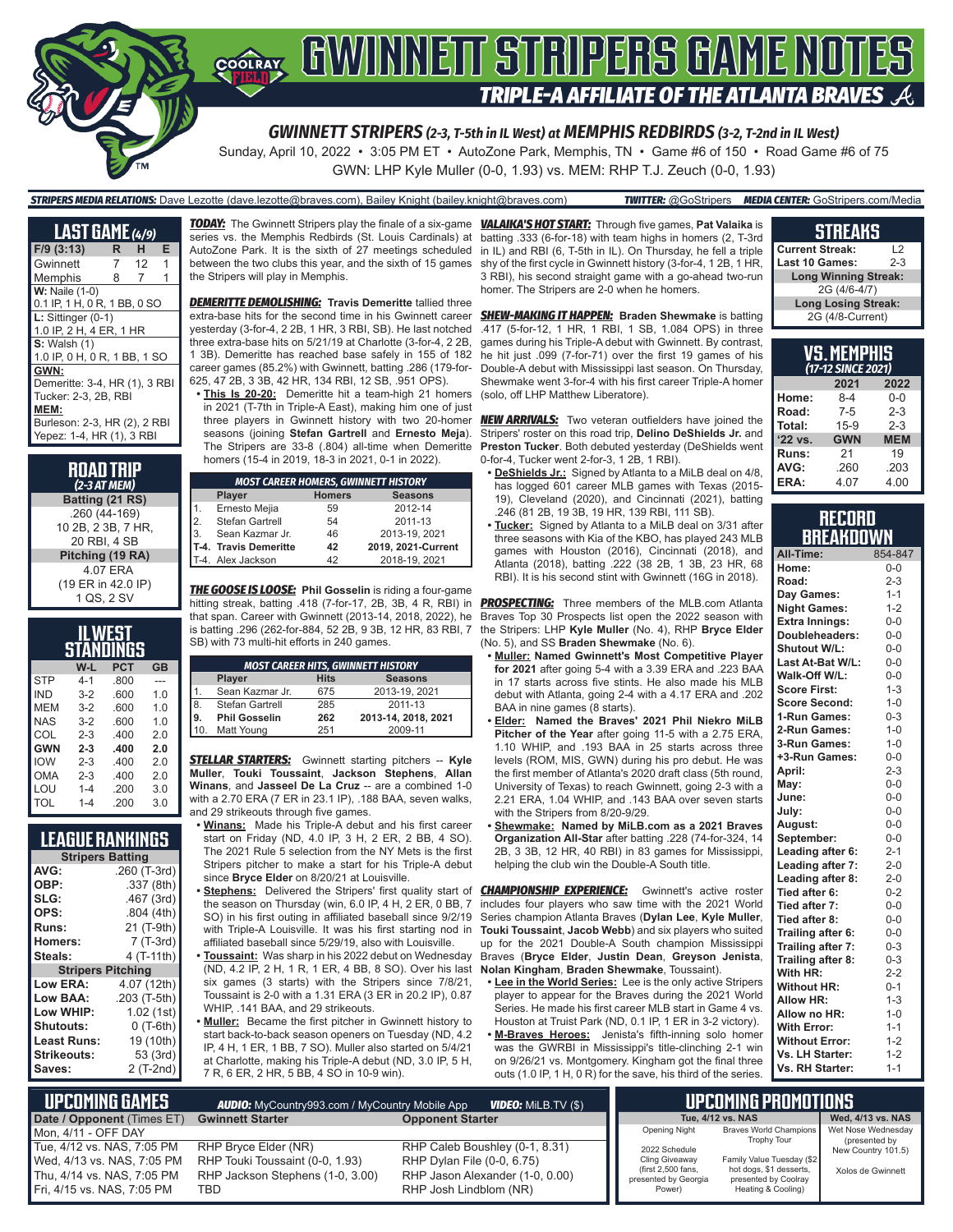## **NOTES, ETC.**



### *SUNDAY, APRIL 10, 2022 AT MEMPHIS*

| <b>MANAGER MATT TUIASOSOPO</b>                                                                                                                                                                                                                                                                                                                                                                                                                                                                                                                                                                                                                                                                                                                                                                                               | VS.2022 OPPONENTS                                                                                                                                                                                                                                                                                                                                                                                                                                                                                                                                                      |
|------------------------------------------------------------------------------------------------------------------------------------------------------------------------------------------------------------------------------------------------------------------------------------------------------------------------------------------------------------------------------------------------------------------------------------------------------------------------------------------------------------------------------------------------------------------------------------------------------------------------------------------------------------------------------------------------------------------------------------------------------------------------------------------------------------------------------|------------------------------------------------------------------------------------------------------------------------------------------------------------------------------------------------------------------------------------------------------------------------------------------------------------------------------------------------------------------------------------------------------------------------------------------------------------------------------------------------------------------------------------------------------------------------|
| Matt Tuiasosopo enters his second season as the manager of the Stripers in 2022<br>He was named the seventh manager in Gwinnett history on 3/30/21, making him<br>the first former Gwinnett player to manage the club (played OF/1B from 2016-17)<br>In 2021, he guided the Stripers to a 71-58 record (3rd in Triple-A East Southeast<br>Division)  On 5/4/21 at Charlotte, he became the youngest manager in Gwinnett<br>history (34 years, 11 months, 25 days)  From 7/8/21-9/21/21, his Stripers owned<br>the best record in Triple-A Baseball (45-19, .703)  Began his managerial career<br>with Class-A Rome in 2019, earning Atlanta's Bobby Cox Award for Minor League<br>Manager of the Year  Coached at the Braves' Alternate Training Site in 2020.                                                               | Road<br>Home<br><b>Total</b><br>Home<br>Road<br>Total<br><b>IND</b><br><b>BUF</b><br>$0-0$<br>$0-0$<br>$0-0$<br>$0-0$<br>$0-0$<br>$0-0$<br>LOU<br><b>CLT</b><br>$0-0$<br>$0-0$<br>$0-0$<br>$0-0$<br>$0-0$<br>$0-0$<br><b>MEM</b><br>$0-0$<br>$2 - 3$<br>$2 - 3$<br><b>DUR</b><br>$0 - 0$<br>$0-0$<br>$0-0$<br><b>NAS</b><br>$0 - 0$<br>$0 - 0$<br>JAX<br>$0 - 0$<br>$0 - 0$<br>$0 - 0$<br>$0-0$<br>LHV<br>$0 - 0$<br>$0-0$<br>$0-0$<br>$0 - 0$<br><b>NOR</b><br>$0-0$<br>$0-0$<br><b>WEST</b><br>$0-0$<br>$2 - 3$<br>$2 - 3$<br><b>EAST</b><br>$0-0$<br>$0-0$<br>$0-0$ |
| Tuiasosopo's Managerial Career<br>W-L<br><b>PCT</b><br><b>Playoffs</b><br>Games<br>73-61<br>With Gwinnett (2 Seasons):<br>134<br>.545<br>0<br>MiLB Career (3 Seasons):<br>273<br>$\mathbf 0$<br>138-135<br>.505                                                                                                                                                                                                                                                                                                                                                                                                                                                                                                                                                                                                              |                                                                                                                                                                                                                                                                                                                                                                                                                                                                                                                                                                        |
| EJECTIONS (0)<br>Player/Coach<br>Date/Inning<br><b>Umpire</b>                                                                                                                                                                                                                                                                                                                                                                                                                                                                                                                                                                                                                                                                                                                                                                | LAST AT-BAT WINS (0)<br>The Stripers are 0-0 (.---) in games decided in the last at-bat in 2022.<br>Date/Opponent<br><b>Score</b><br>Game-Winning Play (*=Walk-Off)                                                                                                                                                                                                                                                                                                                                                                                                    |
| <b>TEAM DEFENSE (T-3RD IN INTERNATIONAL LEAGUE)</b><br><b>PCT</b><br>G<br><b>TC</b><br>PO<br>E<br><b>DP</b><br><b>TP</b><br>$\mathsf{A}$<br>.989<br>175<br>128<br>45<br>5<br>2<br>5<br>$\mathbf 0$<br><b>CS</b><br><b>PCT</b><br>PB<br>W-L<br><b>SB</b><br><b>ATT</b><br><b>Catchers</b><br>3<br>Casteel, Ryan<br>$\mathbf 0$<br>3<br>.000<br>$\mathbf{1}$<br>$1 - 1$                                                                                                                                                                                                                                                                                                                                                                                                                                                        |                                                                                                                                                                                                                                                                                                                                                                                                                                                                                                                                                                        |
| Pabst, Arden<br>$\mathbf 0$<br>$\mathbf 0$<br>0<br>0<br>$0-0$<br>$\hspace{0.05cm} \ldots$<br>Tromp, Chadwick<br>4<br>4<br>$\mathbf 0$<br>0<br>.000<br>$1 - 2$<br>$\overline{7}$<br>$\overline{7}$<br>$\overline{1}$<br>Total:<br>$\mathbf{0}$<br>.000<br>$2 - 3$<br><b>Outfield Assists (2):</b><br>Dean $(2)$<br>Pitcher Pickoffs (1):<br>Kingham (1)<br><b>Catcher Pickoffs (0):</b>                                                                                                                                                                                                                                                                                                                                                                                                                                       | <b>GWINNETT PLAYERS USED (30 IN 2022)</b><br>Pitchers (16)<br>Position (14)<br>Alaniz, R.J.<br>Casteel, Ryan<br>Brach, Brad<br>Dean, Justin<br>Brennan, Brandon<br>Demeritte, Travis<br>Burrows, Thomas<br>DeShields, Delino<br>De La Cruz, Jasseel<br>Goins, Ryan<br>Elledge, Seth<br>Gonzalez, Yariel<br>Johnstone, Connor<br>Gosselin, Phil<br>Kingham, Nolan<br>Jenista, Greyson<br>Lee, Dylan<br>Nogowski, John<br>Muller, Kyle<br>Pabst, Arden<br>Sittinger, Brandyn<br>Shewmake, Braden                                                                         |
| <b>STARTS</b><br><b>By Batting Order</b><br>Gosselin (4), DeShields (1)<br>1:<br>2: Goins (2), Valaika (2), Gosselin (1)<br>Demeritte (5)<br>3:<br>Nogowski (5)<br>4:<br>Valaika (3), Y. Gonzalez (2)<br>5:<br>Shewmake (3), Goins (1), Tucker (1)<br>6:<br>Tromp (2), Casteel (1), Goins (1), Y. Gonzalez (1)<br>7:<br>Jenista (2), Casteel (1), Pabst (1), Tromp (1)<br>8:<br>Dean (4), Y. Gonzalez (1)<br>9:<br><b>By Position</b><br>Tromp (3), Casteel (2)<br>C:<br>Nogowski (5)<br>1B:<br>Valaika (3), Goins (2)<br>2B:<br>Y. Gonzalez (3), Gosselin (1), Valaika (1)<br>3B:<br>SS: Shewmake (3), Goins (2)<br>LF: Gosselin (2), Demeritte (1), Jenista (1), Tucker (1)<br>CF: Dean (4), DeShields (1)<br>Demeritte (4), Jenista (1)<br>RF:<br>DH: Y. Gonzalez (1), Gosselin (1), Nogowski (1), Pabst (1), Valaika (1) | Stephens, Jackson<br>Tromp, Chadwick<br>Tonkin, Michael<br>Tucker, Preston<br>Toussaint, Touki<br>Valaika, Pat<br>Vincent, Nick<br>Winans, Allan<br>Italics = Player no longer in Braves organization<br><b>BASS-LANTA</b><br>0 players have played for both Gwinnett and Atlanta in 2022:<br><b>ATLANTA BRAVES REHAB ASSIGNMENTS (O IN 2022)</b><br>Injury (IL Date)<br><b>Rehab Dates</b><br>Player                                                                                                                                                                  |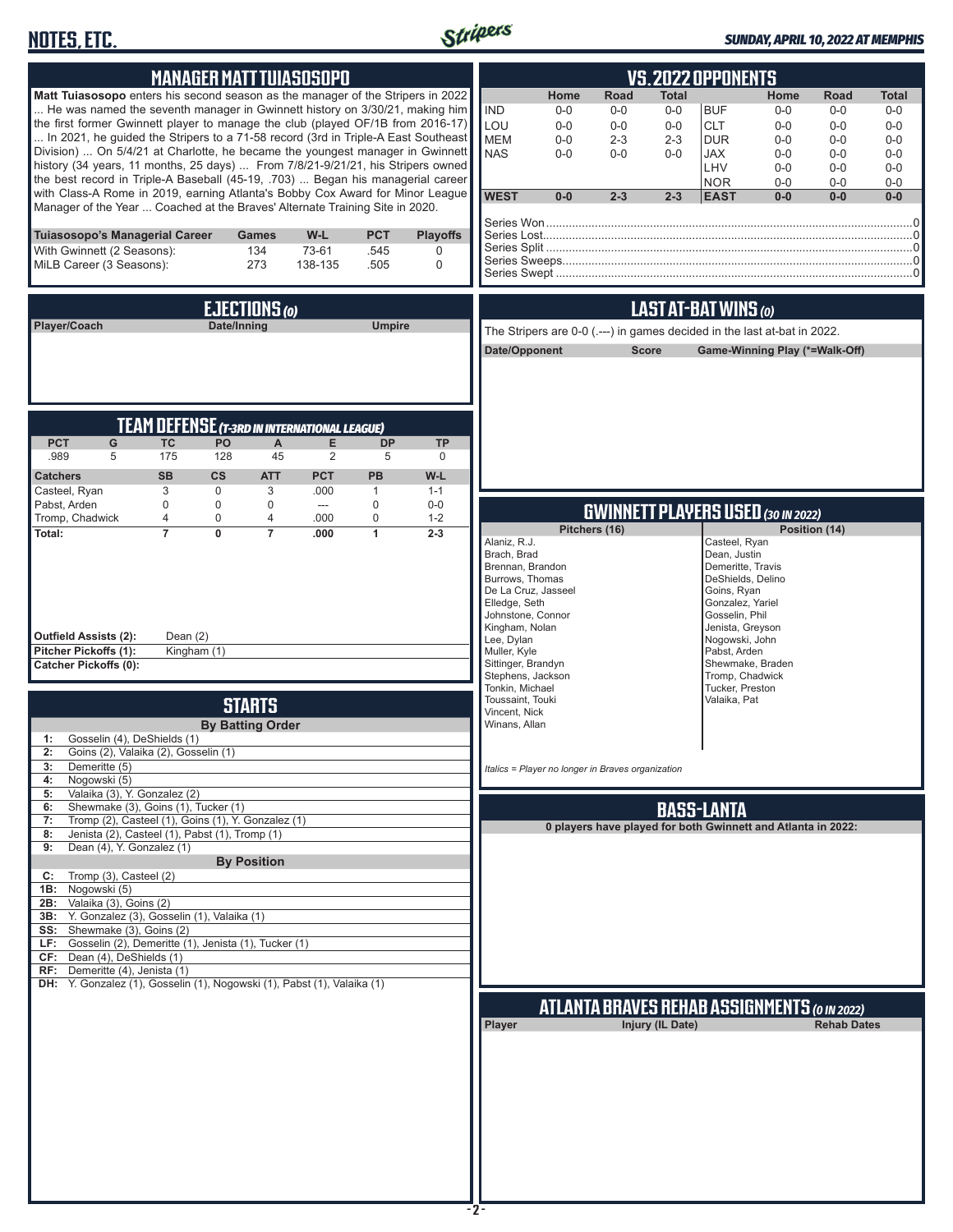## **STARTING PITCHER**



**ON BRAVES 40-MAN ROSTER**

#### *SUNDAY, APRIL 10, 2022 AT MEMPHIS*

# **50****KYLE Muller**

|      |     | <b>JU HIYLLIIULLLII</b>                     | <b>BIO ON PAGE 63 OF MEDIA GUIDE</b>                                  |
|------|-----|---------------------------------------------|-----------------------------------------------------------------------|
| B/T: | R/L | <b>BORN:</b> 10/7/97 in Dallas, TX (age 24) |                                                                       |
| HT:  | հ-7 |                                             | <b>ACQUIRED:</b> Brayes' 2nd Round Pick in the 2016 June draft out of |
| WT:  | 250 | Jesuit College Prep (Dallas, TX).           |                                                                       |

*TODAY'S START:* **Kyle Muller** makes his second start of the season in the finale of a six-game series at Memphis ... In 18 career Triple-A starts, all with Gwinnett, is 5-4 with a 3.31 ERA, 1.34 WHIP, and .224 BAA ... In 11 career Triple-A road starts, is 3-2 with a 3.74 ERA, 1.30 WHIP, and .203 BAA ... In two career Triple-A daytime starts, is 1-0 with a 4.50 ERA, 1.60 WHIP, and .263 BAA ... **Over his last 14 starts for the Stripers since 5/27/21, is 5-3 with a 2.35 ERA, 1.13 WHIP, and .202 BAA**.

**PROSPECTING:** Muller is currently ranked as the Atlanta Braves' No. 4 prospect by MLB.com. He is the top-ranked prospect on Gwinnett's active roster.

*2022 SEASON:* **4/5 at MEM:** Was the Opening Night starter (ND, 4.2 IP, 4 H, 1 ER, 1 BB, 7 SO), making him the first player in Gwinnett history to start consecutive season openers (also started on 5/4/21 at Charlotte).

*2022 SPRING TRAINING:* In three games (2 starts) with Atlanta, he went 0-1 with an 8.53 ERA (6 ER in 6.1 IP), 2.05 WHIP, and .370 BAA ... The Braves optioned him to Gwinnett on 4/3.

*2021 SEASON:* Muller made both his Triple-A debut with Gwinnett (5-4, 3.39 ERA, .223 BAA in 17 starts) and Major League debut with Atlanta (2-4, 4.17 ERA, .202 BAA in 9G, 8 starts) ... Posted a 4.60 ERA in his first stint with the Stripers (7 starts) before being recalled for his MLB debut on 6/16 vs. Boston (1.0 IP in relief, 4 H, 2 ER, 1 SO) ... Made his first MLB start on 6/21 at the New York Mets (loss, 4.0 IP, 0 H, 1 R, 1 ER, 2 BB, 3 SO in 4-2 loss) ... Earned his first MLB win on 6/27 at Cincinnati (5.0 IP, 1 H, 0 R, 2 BB, 9 SO in 4-0 win) ... Optioned back to Gwinnett on 7/4 and for good on 8/13 ... Over 10 starts with the Stripers from 5/27-9/12, went 5-1 with a 1.80 ERA (11 ER in 55.0 IP), 0.93 WHIP, .169 BAA, and 59 strikeouts ... Named Gwinnett's "Most Competitive Player" for 2021, the first pitcher ever to win the award.

|                |           |            | <b>MULLER'S 2022 STATS</b> |       |     |           |           |           |            |
|----------------|-----------|------------|----------------------------|-------|-----|-----------|-----------|-----------|------------|
| <b>Team</b>    | W-L       | <b>ERA</b> | G/GS                       | IP    | ER  | <b>HR</b> | <b>BB</b> | <b>SO</b> | <b>BAA</b> |
| Gwinnett (AAA) | $0 - 0$   | 1.93       | 1/1                        | 42    |     |           |           |           | .235       |
| MiLB Career:   | $25 - 14$ | 3.09       | 86/85                      | 411.0 | 141 | 27        | 187       | 436       | .223       |
| MLB Career:    | $2 - 4$   | 4 17       | 9/8                        | 36.2  | 17  |           | 20        | 37        | .202       |

| 0-0, 1.93 ERA (1G)<br>$0-0, - -$ ERA $(0G)$<br>Home:<br>Road:            | <b>MULLER'S 2022 SPLITS (WITH GWINNETT)</b> |  |  |  |  |  |  |  |
|--------------------------------------------------------------------------|---------------------------------------------|--|--|--|--|--|--|--|
|                                                                          |                                             |  |  |  |  |  |  |  |
| 0-0, 1.93 ERA (1G)<br>$0-0, - -$ ERA $(0G)$<br>Night:<br>Day:            |                                             |  |  |  |  |  |  |  |
| 0-0, 1.93 ERA (1G)<br>Starter:<br>0-0, -.-- ERA (0G)<br><b>Reliever:</b> |                                             |  |  |  |  |  |  |  |
| .200 BAA, 0 HR<br>.286 BAA, 0 HR<br><b>Vs. LHB:</b><br>Vs. RHB:          |                                             |  |  |  |  |  |  |  |

| <b>MULLER VS. MEMPHIS</b> |         |            |   |    |      |    |    |           |           |           |
|---------------------------|---------|------------|---|----|------|----|----|-----------|-----------|-----------|
|                           | W-L     | <b>ERA</b> | G | GS | IP   | н  | ER | <b>HR</b> | <b>BB</b> | <b>SO</b> |
| 2021:                     | $1 - 0$ | 2.12       | հ |    | 17.0 | 10 |    |           |           | 20        |
| 2022:                     | $0 - 0$ | 1.93       |   |    | 42   |    |    |           |           |           |
| Career:                   | $1 - 0$ | 2.08       |   | Δ  | 21 2 | 14 | 5  |           |           |           |

| <b>MULLER'S HIGHS &amp; LOWS</b> |                  |                                    |  |  |  |  |
|----------------------------------|------------------|------------------------------------|--|--|--|--|
|                                  | <b>Season</b>    | Career (MiLB and MLB)              |  |  |  |  |
| IP:                              | 4.2 (4/5 at MEM) | 7.1 (7/20/18, FLA at CLR)          |  |  |  |  |
| $\vert$ so:                      | 7 (4/5 at MEM)   | 12 (7/9/18-G2, FLA at DBT)         |  |  |  |  |
| IBB:                             | 1 (4/5 at MEM)   | 6 (4/19/19, MIS at CHAT)           |  |  |  |  |
| Iн:                              | 4 (4/5 at MEM)   | 9 (2x, last: 6/28/18, FLA vs. DUN) |  |  |  |  |
| <b>IER:</b>                      | 1 (4/5 at MEM)   | 6 (4x, last: 8/12/21, ATL vs. CIN) |  |  |  |  |
| Low-Hit CG:                      | None             | None                               |  |  |  |  |
| Low-ER CG:                       | None             | None                               |  |  |  |  |

#### *MULLER'S CAREER ACCOLADES*

**2016:** GCL Braves Pitcher of the Year ... **2018:** Arizona Fall League "Rising Stars Game" Selection ... **2019:** Southern League Pitcher of the Week (5/26/19) ... Southern League Midseason All-Star ... **2021:** Gwinnett Stripers "Most Competitive Player" Award.

|                     |            |                                |  |  |  |  | MULLER'S 2022 STARTS (ALL LEVELS) |              |              |                                        |
|---------------------|------------|--------------------------------|--|--|--|--|-----------------------------------|--------------|--------------|----------------------------------------|
| $\blacksquare$ Team | Date/Opp.  | Result IP H R ER HR BB SO NP-S |  |  |  |  | Catcher                           | Opp. Starter | <b>Final</b> | <b>Notes</b>                           |
| I GWN               | 4/5 at MEM | ND. 0-0 4.2 4 1 1 0 1 7 77-50  |  |  |  |  | Tromp                             | T.J. Zeuch   | L. 2-1       | 2nd career Opening Day start with GWN. |
|                     |            |                                |  |  |  |  |                                   |              |              |                                        |

|                     | <b>STRIPERS STARTING PITCHERS (5 IN 2022)</b> |            |    |    |         |                             |                            |                                                    |  |
|---------------------|-----------------------------------------------|------------|----|----|---------|-----------------------------|----------------------------|----------------------------------------------------|--|
| <b>Pitcher</b>      | W-L                                           | <b>ERA</b> | GS | QS |         | <b>Team W-L Run Support</b> | <b>Last Gwinnett Start</b> | <b>Final Line</b>                                  |  |
| De La Cruz, Jasseel | $0 - 0$                                       | 2.25       |    |    | $0 - 1$ | 4.00 RPG (4 Tot.)           | 4/9 at MEM (ND)            | 4.0 IP, 2 H, 1 R, 1 ER, 0 BB, 3 SO, 1 HR (41p/31s) |  |
| Elder, Bryce        | $0-0$                                         | $-1$       |    |    | $0-0$   | $0.00$ RPG $(0)$ Tot.)      | N/A                        |                                                    |  |
| Muller, Kyle        | $0-0$                                         | .93        |    |    | $0 - 1$ | 1.00 RPG (1 Tot.)           | 4/5 at MEM (ND)            | 4.2 IP. 4 H. 1 R. 1 ER. 1 BB. 7 SO (77p/50s)       |  |
| Stephens, Jackson   | 1-0                                           | 3.00       |    |    | 1-0     | 4.00 RPG (4 Tot.)           | 4/7 at MEM (W)             | 6.0 IP, 4 H, 2 R, 2 ER, 0 BB, 7 SO (71p/52s)       |  |
| Toussaint, Touki    | $0-0$                                         | .93        |    |    | 1-0     | 4.00 RPG (4 Tot.)           | 4/6 at MEM (ND)            | 4.2 IP, 2 H, 1 R, 1 ER, 4 BB, 8 SO (80p/44s)       |  |
| Winans, Allan       | $0-0$                                         | 4.50       |    |    | $0 - 1$ | 3.00 RPG (3 Tot.)           | 4/8 at MEM (ND)            | 4.0 IP, 3 H, 2 R, 2 ER, 2 BB, 4 SO (62p/39s)       |  |
| Total:              | 1-0                                           | 2.70       |    |    | $2 - 3$ | 3.20 RPG (16 Tot.)          |                            |                                                    |  |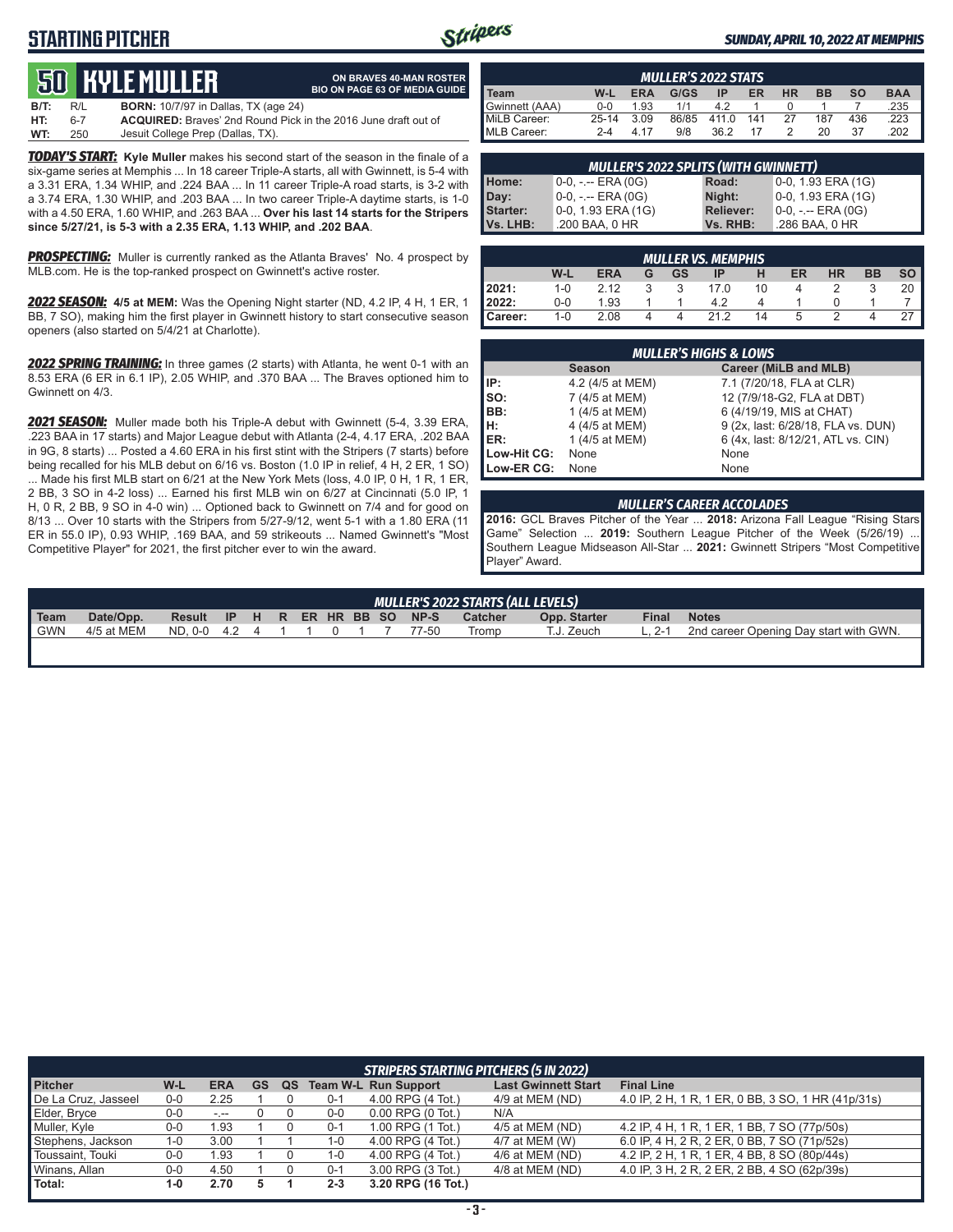

| <b>STRIPERS PITCHING BREAKDOWN</b> |                               |            |      |                               |    |                               |           |           |            |
|------------------------------------|-------------------------------|------------|------|-------------------------------|----|-------------------------------|-----------|-----------|------------|
|                                    | W-L                           | <b>ERA</b> | IP   | R                             | ER | <b>HR</b>                     | <b>BB</b> | <b>SO</b> | <b>BAA</b> |
| Starters:                          | $1 - 0$                       | 2.70       | 23.1 |                               |    |                               |           | 29        | .188       |
| <b>Relievers:</b>                  | $1 - 3$                       | 5.79       | 18.2 | 12 <sup>12</sup>              | 12 | 5                             | 6         | 24        | .221       |
| Total:                             | $2 - 3$                       | 4.07       | 42.0 | 19                            | 19 | 6                             | 13        | 53        | .203       |
|                                    | <b>Saves/Opp: 2/4 (50.0%)</b> |            |      | Holds: 5                      |    | <b>IR/Scored: 6/0 (00.0%)</b> |           |           |            |
|                                    | <b>Quality Starts: 1</b>      |            |      | Complete Games: 0 Shutouts: 0 |    |                               |           |           |            |

## **32 R.J. ALANIZ** *- RHP - 30 YRS - McALLEN, TX*

*RELIEF W/GWN:*0-0, 0.00 ERA in 1G *START W/GWN:*0-0, -.-- ERA in 0G *GF:*1 *HOLDS:*0 *SAVES:*1/1 *IR/SCORED:*0/0 *SCORELESS STREAK:*1G (1.0 IP)

- *LAST RELIEF:*4/7 at MEM (save, 1.0 IP, 0 H, 0 R, 0 BB, 1 SO)
- **• 2022: 4/7 at MEM:** Earned a save in his Gwinnett debut (1.0 IP, 0 H, 0 R, 1 SO), finishing off a 5-2 win.
- **• 2022 Spring Training:** 0-0, 9.00 ERA, .400 BAA in 1G with Atlanta.
- **• 2021:** Pitched for both Triple-A Louisville (1-3, 3.46 ERA, .286 BAA, 1 SV in 33G) and Cincinnati (0-0, 3.38 ERA, .111 BAA in 3G).
- **• Triple-A Stops:** Prior to joining Gwinnett, has pitched for Toledo (DET) from 2016- 17, Durham (TB) in 2018, Tacoma (SEA) in 2019, and Louisville (CIN) from 2019- 21 ... Was a part of Durham's Governors' Cup championship team in 2018.
- **• MLB Career:** 1-0, 8.35 ERA, .278 BAA, 0 SV in 15G (0 starts) with Seattle (2019) and Cincinnati (2019, 2021).
- **• Acquired:** MiLB FA (3/20/22) ... Originally signed by the Houston Astros as a nondrafted free agent (8/14/09).

## **53 BRAD BRACH** *- RHP - 35 YRS - FREEHOLD, NJ*

*RELIEF W/GWN:*0-0, 0.00 ERA in 2G *START W/GWN:*0-0, -.-- ERA in 0G *GF:*2 *HOLDS:*0 *SAVES:*0/0 *IR/SCORED:*0/0 *SCORELESS STREAK:*2G (2.0 IP) *LAST RELIEF:*4/8 at MEM (1.0 IP, 0 H, 0 R, 0 BB, 2 SO)

- **• 2022 Spring Training:** 1-0, 0.00 ERA, .250 BAA in 1G with Atlanta.
- **• 2021:** In 35G with Cincinnati, was 1-2 with a 6.30 ERA, .254 BAA, and 1 save ... Also logged 8G with Triple-A Louisville (0-0, 0.00 ERA, 0 ER in 8.2 IP, 15 SO).
- **• Triple-A Stops:** Prior to joining Gwinnett, has pitched for Tucson (SD) from 2011- 13, Norfolk (BAL) in 2014, and Louisville (CIN) in 2021.
- **• MLB Career:** 38-29, 3.55 ERA, .232 BAA, 34 SV in 531G (0 starts) with San Diego (2011-13), Baltimore (2014-18), Atlanta (2018), Chicago Cubs (2019), New York Mets (2019-20), and Cincinnati (2021) ... Pitched in the MLB Postseason for Baltimore (2014, 2016) and Atlanta (2018).
- **• Acquired:** MiLB FA (3/19/22) ... Originally the San Diego Padres' 42nd-round pick in 2008 out of Monmouth University (West Long Branch, NJ).

## **57 BRANDON BRENNAN** *- RHP - 30 YRS - MISSION VIEJO, CA*

*RELIEF W/GWN:*0-0, 10.80 ERA in 2G *START W/GWN:*0-0, -.-- ERA in 0G *GF:*0 *HOLDS:*1 *SAVES:*0/0 *IR/SCORED:*0/0 *SCORELESS STREAK:*1G (1.0 IP) *LAST RELIEF:*4/9 at MEM (1.0 IP, 1 H, 0 R, 0 BB, 3 SO)

- **• 2022 Spring Training:** 0-0, 20.25 ERA, .429 BAA in 2G with Atlanta.
- **• 2021:** Made 32 relief appearances with Triple-A Worcester (Red Sox), going 1-2 with a 5.97 ERA, .293 BAA, and 1 save (1-for-4) ... Also made 1 MLB appearance with Boston, tossing 3.0 scoreless IP on 6/12 vs. Toronto.
- **• Triple-A Stops:** Prior to joining Gwinnett, has pitched for Charlotte (CWS) from 2017-18, Tacoma (SEA) in 2019, and Worcester (BOS) in 2021.
- **• MLB Career:** 3-6, 4.21 ERA, .214 BAA, 0 SV in 55G (0 starts) with Seattle (2019- 20) and Boston (2021).
- **• Acquired:** MiLB FA (3/10/22) ... Originally the Chicago White Sox' 4th-round pick in 2012 out of Orange Coast College (Costa Mesa, CA).

### **49 THOMAS BURROWS** *- LHP - 27 YRS - FLORENCE, AL*

*RELIEF W/GWN:*1-0, 20.25 ERA in 2G *START W/GWN:*0-0, -.-- ERA in 0G *GF:*0 *HOLDS:*0 *SAVES:*0/1 *IR/SCORED:*3/0 *SCORELESS STREAK:*-1G

- *LAST RELIEF:*4/9 at MEM (BS, 1.0 IP, 2 H, 3 R, 3 ER, 1 BB, 0 SO, 1 HR)
- **• GWN Career:** 5-2, 3.81 ERA (36 ER in 85.0 IP), 6 SV in 64G (1 start) since 2019. **• 2022: 4/6 at MEM:** Struck out his lone batter faced (Nolan Gorman), stranding 3 inherited runners and earning his first win of the year.
- **• 2022 Spring Training:** 0-0, 0.00 ERA, .000 BAA in 1G with Atlanta.
- **• 2021:** Spent entire year with Gwinnett, going 3-1 with a 2.64 ERA, .176 BAA, and 0 saves (0-for-1) in 35G (1 start) ... Led team in relief strikeouts (65).
- **• MLB Career:** Has yet to make his Major League debut.
- **• Acquired:** Via trade with Seattle (1/11/17) ... Originally the Seattle Mariners' 4thround pick in 2016 out of the University of Alabama.

| <b>PITCHING BY MONTH</b> |         |            |      |          |    |           |           |           |            |
|--------------------------|---------|------------|------|----------|----|-----------|-----------|-----------|------------|
|                          | W-L     | <b>ERA</b> | IP   | R        | ER | <b>HR</b> | <b>BB</b> | <b>SO</b> | <b>BAA</b> |
| April:                   | $2 - 3$ | 4.07       | 42.0 | 30       | 19 | 6         | 13        | 53        | .203       |
| May:                     | $0 - 0$ | - --       | 0.0  | $\Omega$ | 0  | 0         | 0         | 0         | ---        |
| June:                    | $0 - 0$ | - --       | 0.0  | 0        | 0  | 0         | 0         | 0         |            |
| July:                    | $0 - 0$ |            | 0.0  | $\Omega$ | 0  | 0         | 0         | 0         |            |
| August:                  | $0 - 0$ |            | 0.0  | $\Omega$ | 0  | 0         | 0         | 0         | ---        |
| September:               | $0 - 0$ | - --       | 0.0  | 0        | 0  | 0         | 0         | 0         | ---        |

## **55 SETH ELLEDGE** *- RHP - 25 YRS - DALLAS, TX*

*RELIEF W/GWN:*0-0, 0.00 ERA in 2G *START W/GWN:*0-0, -.-- ERA in 0G

*GF:*1 *HOLDS:*1 *SAVES:*0/0 *IR/SCORED:*0/0 *SCORELESS STREAK:*2G (2.0 IP)

#### *LAST RELIEF:*4/9 at MEM (1.0 IP, 0 H, 0 R, 0 BB, 1 SO)

- **• 2022 Spring Training:** Did not pitch for an MLB team this Spring.
- **• 2021:** Pitched for both Triple-A Memphis (2-2, 6.56 ERA, .299 BAA, 2 SV in 30G) and St. Louis (0-0, 4.63 ERA, .302 BAA, 0 SV in 11G).
- **• Triple-A Stops:** Prior to joining Gwinnett, has pitched for Memphis (STL) from 2019-21 (5-3, 5.66 ERA, .270 BAA, 2 SV in 51G) ... Also appeared for the RedBidrds in the 2018 PCL Playoffs (0-0, 0.00 ERA in 1G).
- **• MLB Career:** 1-0, 4.63 ERA, .282 BAA, 0 SV in 23G with St. Louis (2020-21).
- **• Acquired:** MiLB FA (3/30/22) ... Originally the Seattle Mariners' 4th-round pick in 2017 out of Dallas Baptist University (TX).

## **51 CONNOR JOHNSTONE** *- RHP - 27 YRS - SAN DIEGO, CA*

|       | <b>RELIEF W/GWN: 0-0, 0.00 ERA in 1G</b> | <b>START W/GWN: <math>0-0</math>, -.-- ERA in OG</b>                  |
|-------|------------------------------------------|-----------------------------------------------------------------------|
| GF: 0 |                                          | HOLDS: 1 SAVES: 0/0 IR/SCORED: 0/0 SCORELESS STREAK: 1G (1.0 IP)      |
|       |                                          | <b>LAST RELIEF:</b> $4/7$ at MEM (hold, 1.0 IP, 1 H, 0 R, 1 BB, 1 SO) |

- **• GWN Career:** 7-8, 4.75 ERA (58 ER in 110.0 IP), 0 SV in 46G since 2018 ... Of his 20 career Triple-A starts, 16 came in 2021.
- **• 2022 Spring Training:** 0-0, 0.00 ERA, .000 BAA, 1 SV in 1G with Atlanta.
- **• 2021:** Spent the full year with Gwinnett, going 3-8 with a 4.84 ERA and .258 BAA in 33G (16 starts) ... Was 2-0 with a 2.36 ERA and .191 BAA in 17 relief outings.
- **• MLB Career:** Has yet to make his Major League debut.
- **• Acquired:** Braves' 21st-round pick in 2017 out of Wake Forest University.
- **• Local Product:** Played baseball at Roswell High School (Roswell, GA).

### **39 NOLAN KINGHAM** *- RHP - 25 YRS - LAS VEGAS, NV*

|       | <b>RELIEF W/GWN: 0-0, 0.00 ERA in 2G</b> |  | <b>START W/GWN: <math>0-0</math>.</b> -.-- ERA in $0G$                  |
|-------|------------------------------------------|--|-------------------------------------------------------------------------|
| GF: 0 |                                          |  | <b>HOLDS: 0 SAVES: 0/0 IR/SCORED: 1/0 SCORELESS STREAK: 2G (3.1 IP)</b> |
|       |                                          |  | $\overline{1}$                                                          |

- *LAST RELIEF:*4/8 at MEM (2.0 IP, 1 H, 0 R, 0 BB, 1 SO) **• GWN Career:** 0-5, 9.09 ERA (33 ER in 32.2 IP), 0 SV in 9G (6 starts) since 2021.
- **• 2022 Spring Training:** 0-0, 0.00 ERA, .000 BAA, 1 SV in 1G with Atlanta.
- **• 2021:** Pitched for both Double-A Mississippi (6-1, 2.08 ERA, .225 BAA, 2 SV in 12G) and Gwinnett (0-5, 10.13 ERA, .365 BAA in 7G) ... Named Double-A South Pitcher of the Month for June (3-0, 0.83 ERA, 0.83 WHIP, .193 BAA in 5 starts) ... Served as the M-Braves' closer during the Double-A South Championship Series, going 3-for-3 in save chances (2.1 IP, 1 H, 0 R, 0 BB, 2 SO) ... Got the final 3 outs of Mississippi's 2-1 win over Montgomery in Game 5, clinching the title.
- **• MLB Career:** Has yet to make his Major League debut.
- **• Acquired:** Braves' 12th-round pick in 2018 out of the University of Texas.

### **58 DYLAN LEE** *- LHP - 27 YRS - DINUBA, CA*

|       | RELIEF W/GWN: 0-0, 0.00 ERA in 1G |  |  | <b>START W/GWN: 0-0, -.-- ERA in 0G.</b>                            |
|-------|-----------------------------------|--|--|---------------------------------------------------------------------|
| GF: 0 |                                   |  |  | HOLDS: 1 SAVES: 0/0 IR/SCORED: 2/0 SCORELESS STREAK: 1G (1.1 IP)    |
|       |                                   |  |  | <b>LAST RELIEF:</b> 4/6 at MEM (hold, 1.1 IP, 0 H, 0 R, 0 BB, 0 SO) |

- **• GWN Career:** 5-1, 1.50 ERA (8 ER in 48.0 IP), 1 SV in 36G (0 starts) since 2021.
- **• 2022 Spring Training:** 0-0, 9.00 ERA, .357 BAA in 3G with Atlanta. **• 2021 w/GWN:** Named Stripers' Most Outstanding Reliever (5-1, 1.54 ERA, .176
- BAA, 1 SV in 35G) ... Led GWN relievers (min. 30.0 IP) in BAA, ranked 2nd in ERA. **• 2021 w/ATL:** Made his MLB debut with the Braves, logging 2G in relief in October (0-0, 9.00 ERA, .333 BAA) ... Also made his MLB Postseason debut (0-0, 6.00 ERA, .286 BAA in 3G, 1 start) ... Started Game 4 of the World Series vs. Houston on 10/30 (ND, 0.1 IP, 1 H, 1 ER, 2 BB, 1 SO), becoming the 1st pitcher in MLB history to make his 1st career start in the World Series.
- **• MLB Career:** 0-0, 9.00 ERA, .333 BAA, 0 SV in 2G (0 starts) with Atlanta (2021).
- **• Acquired:** MiLB FA (4/15/21) ... Originally the Miami Marlins' 10th-round pick in 2016 out of Fresno State University.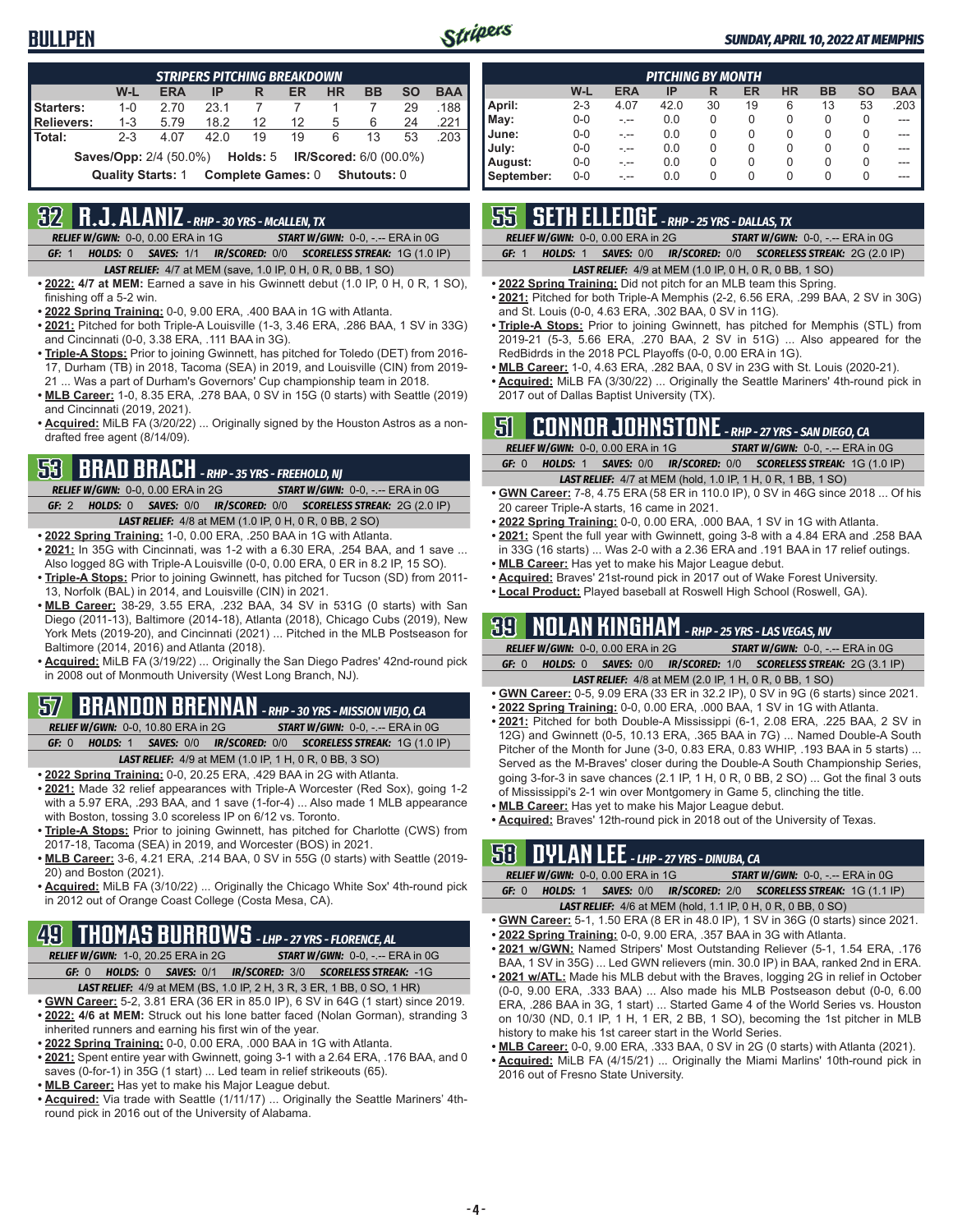### **BULLPEN**

### **56 BRANDYN SITTINGER** *- LHP - 27 YRS - ELYRIA, OH*

*RELIEF W/GWN:*0-1, 18.00 ERA in 2G *START W/GWN:*0-0, -.-- ERA in 0G *GF:*0 *HOLDS:*1 *SAVES:*0/0 *IR/SCORED:*0/0 *SCORELESS STREAK:*-1G *LAST RELIEF:*4/9 at MEM (loss, 1.0 IP, 2 H, 4 R, 4 ER, 2 BB, 1 SO, 1 HR)

- **• 2022 Spring Training:** 0-0, 11.57 ERA, .333 BAA in 3G with Atlanta.
- **• 2021:** Split time between Double-A Amarillo (0-1, 3.94 ERA, .196 BAA, 1 SV in 12G) and Triple-A Reno (1-1, 4.24 ERA, .209 BAA, 4 SV in 23G) of the Arizona organization ... Also made his MLB debut (0-1, 7.71 ERA, .294 BAA, 0 SV in 5G).
- **• Triple-A Stops:** Prior to joining Gwinnett, had only pitched with Reno in 2021.
- **• MLB Career:** 0-1, 7.71 ERA, .294 BAA, 0 SV in 5G (0 starts) with Arizona (2021). **• Acquired:** MiLB FA (2/20/22) ... Originally the Detroit Tigers' 17th-round pick in 2016 out of Ashland University (Ashland, OH).

## **59 MICHAEL TONKIN** *- RHP - 32 YRS - GLENDALE, CA*

- *RELIEF W/GWN:*0-0, 0.00 ERA in 1G *START W/GWN:*0-0, -.-- ERA in 0G *GF:*1 *HOLDS:*0 *SAVES:*1/1 *IR/SCORED:*0/0 *SCORELESS STREAK:*1G (1.0 IP) *LAST RELIEF:*4/6 at MEM (save, 1.0 IP, 1 H, 0 R, 0 BB, 1 SO)
- **• 2022: 4/6 at MEM:** In his first outing in affiliated MiLB since 2019 (with Triple-A Reno), earned a save in his Stripers debut (1.0 IP, 1 H, 0 R, 1 SO in 5-3 win).
- **• 2022 Spring Training:** 0-0, 0.00 ERA, .000 BAA in 3G with Atlanta.
- **• 2021:** Pitched for the Long Island Ducks of the Atlantic League (2-1, 0.53 ERA, 9 SV in 16G), Tijuana of the Mexican League (2-1, 2.00 ERA in 6G), and Aguilas of the Dominican Winter League (1-0, 0.68 ERA in 13G).
- **• Triple-A Stops:** Before joining Gwinnett, pitched for Rochester (MIN) from 2013- 17, San Antonio (MIL) in 2019, and Reno (ARI) in 2019.
- **• MLB Career:** 3-3, 4.43 ERA, .269 BAA, 0 SV in 141G with Minnesota (2013-17).
- **• Acquired:** MiLB FA (1/11/22) ... Originally the Minnesota Twins' 30th-round pick in 2008 out of Palmdale High School (CA).

### **54 NICK VINCENT** *- RHP - 35 YRS - POWAY, CA*

*RELIEF W/GWN:*0-2, 13.50 ERA in 2G *START W/GWN:*0-0, -.-- ERA in 0G *GF:*0 *HOLDS:*0 *SAVES:*0/1 *IR/SCORED:*0/0 *SCORELESS STREAK:*-2G *LAST RELIEF:*4/8 at MEM (loss, 1.0 IP, 2 H, 2 R, 2 ER, 1 HR, 0 BB, 2 SO)

- **• 2022 Spring Training:** 0-0, 54.00 ERA, .714 BAA in 1G with Atlanta.
- **• 2021:** Opened the season with the Texas Rangers, pitching for Triple-A Round Rock (0-0, 4.11 ERA, .273 BAA in 15G) ... Released on 6/22 ... Signed by the Minnesota Twins on 6/23 and joined Triple-A St. Paul (3-1, 4.55 ERA, .228 BAA, 6 SV in 24G)) ... Had his contract selected on 8/10 and logged 7G for the Twins (1-0, 0.71 ERA, .146 BAA, 0 SV).
- **• Triple-A Stops:** Prior to joining Gwinnett, has pitched for 7 Triple-A teams: Portland (SD, 2008), Tucson (SD, 2012-13), El Paso (SD, 2015), Sacramento (SF, 2019), Lehigh Valley (PHI, 2019), Round Rock (TEX, 2021), and St. Paul (MIN, 2021).
- **• MLB Career:** 23-23, 3.30 ERA, .236 BAA, 7 SV in 412G with San Diego (2012-15), Seattle (2016-18), San Francisco (2019), Philadelphia (2019), Miami (2020), and Minnesota (2021).

**• Acquired:** MiLB FA (3/16/22) ... Originally the San Diego Padres' 18th-round pick in 2008 out of Cal State Long Beach.

### **71 JACOB WEBB** *- RHP - 28 YRS - RIVERSIDE, CA*

| <b>RELIEF W/GWN: 0-0, -.-- ERA in 0G.</b> | <b>START W/GWN: <math>0-0</math>.</b> -.-- ERA in $0G$ |
|-------------------------------------------|--------------------------------------------------------|
| <b>SAVES: 0/0</b><br>HOLDS: 0<br>GF: 0    | IR/SCORED: 0/0 SCORELESS STREAK: 0G (0.0 IP)           |
|                                           | <b>LAST RELIEF: N/A</b>                                |

- **• GWN Career:** 3-5, 3.68 ERA (27 ER in 66.0 IP), 18 SV in 64G since 2018.
- **• 2022 Spring Training:** Did not pitch in MLB camp for Atlanta.
- **• 2021:** Appeared with both Gwinnett (1-2, 3.00 ERA, .193 BAA, 6 SV in 24G) and Atlanta (5-4, 4.19 ERA, .279 BAA, 1 SV in 34G) ... His 6 SV for the Stripers were T-10th in the Triple-A East ... Pitched in 2G for the Braves during the NLCS vs. the LA Dodgers (0-0, 21.60 ERA, 4 ER in 1.2 IP).
- **• MLB Career:** 9-4, 2.47 ERA, .240 BAA, 3 SV in 78G with Atlanta (2019-21).
- **• Acquired:** Braves' 18th-round pick in 2014 out of Tabor College (Hillsboro, KS).

|                | <b>PITCHER AWARDS &amp; HONORS</b> |              |                |        | <b>SCORELESS INNINGS STREAKS (15-PLUS INNINGS)</b> |              |
|----------------|------------------------------------|--------------|----------------|--------|----------------------------------------------------|--------------|
| <b>Pitcher</b> | <b>Award/Date</b>                  | <b>Stats</b> | <b>Pitcher</b> | Length | <b>Dates</b>                                       | <b>Stats</b> |
|                |                                    |              |                |        |                                                    |              |
|                |                                    |              |                |        |                                                    |              |
|                |                                    |              |                |        |                                                    |              |
|                |                                    |              |                |        |                                                    |              |
|                |                                    |              |                |        |                                                    |              |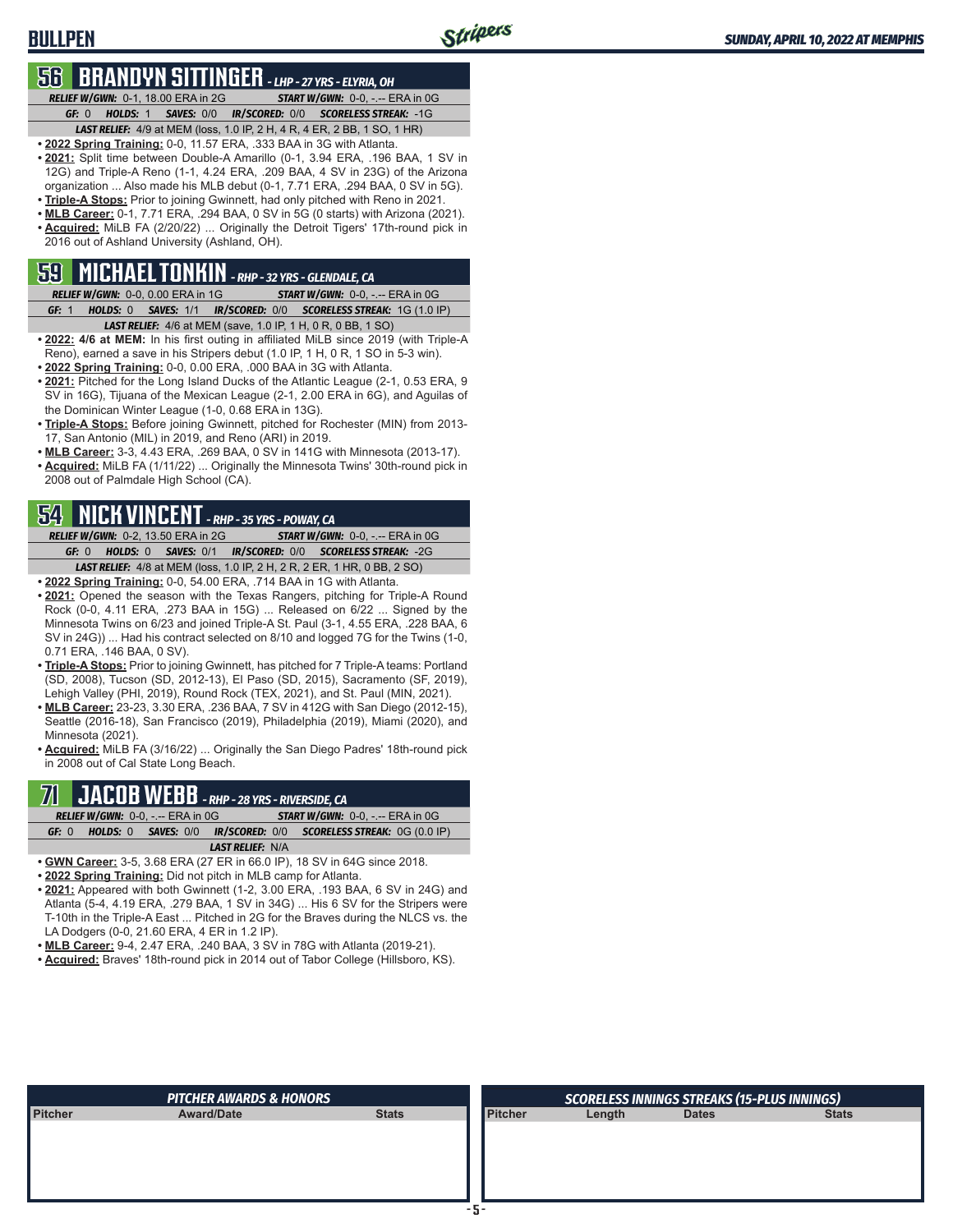## **9 RYAN CASTEEL** *- C - 30 YRS - CHATTANOOGA, TN*

#### *SEASON WITH GWN:*.143, 1 HR, 1 RBI, 0 SB, .821 OPS *HIT STREAK:* 1G (1-4)

**BATTERS**

- *4/9 at MEM:*1-4, HR, R, RBI *ROAD TRIP:* .143 (1-7), HR, RBI **• GWN Career:** .221 (36-for-163), 6 2B, 0 3B, 9 HR, 29 RBI in 70G since 2021.
- **• 2022 Spring Training:** Did not play in Atlanta's MLB camp.
- **• 2021:** Spent the entire year with Gwinnett, batting .224 (6 2B, 8 HR, 13 R, 28 RBI, .716 OPS) in 68G ... Led the club in pinch-hit at-bats (28) and hits with the bases loaded (4-for-6, .667, 2 2B, 1 HR, 12 RBI, 2.125 OPS).
- **• Triple-A Stops:** Prior to Gwinnett, played for Albuquerque (COL) from 2015-16.
- **• MLB Career:** Has yet to make his Major League debut.
- **• Acquired:** MiLB FA (11/29/21) ... On his 3rd contract with Atlanta (also signed on 1/24/19 and 3/14/21) ... Originally the Colorado Rockies' 17th-round pick in 2010 out of Cleveland State Community College (Cleveland, TN).

## **15 JUSTIN DEAN** *- OF - 25 YRS - MAULDIN, SC*

*SEASON WITH GWN:*.083, 0 HR, 1 RBI, 1 SB, .350 OPS *HIT STREAK:* -2G (0-4)

*4/9 at MEM:*0-1 *ROAD TRIP:* .083 (1-12), RBI, SB

- **• 2022: 4/7 at MEM:** Notched his first career Triple-A hit and steal (1-for-3).
- **• 2022 Spring Training:** .000 (0-for-7, 2 R, 2 RBI) in 5G with Atlanta. **• 2021:** Spent the entire year with Double-A Mississippi, batting .237 (14 2B, 4 3B, 8 HR, 60 R, 34 RBI, 29 SB, .709 OPS) in 99G ... In the Double-A South
- Championship Series, hit .333 (2 2B, 6 R, 2 RBI, 2 SB) in 5G.
- **• Triple-A Stops:** Is making his Triple-A debut in 2022.
- **• MLB Career:** Has yet to make his Major League debut.
- **• Award Winner:** Was Class-A Rome's Player of the Year in 2019 (.284, 18 2B, 9 3B, 9 HR, 85 R, 46 RBI, 47 SB, .817 OPS in 109G).
- **• Acquired:** Braves' 17th-round pick in 2018 out of Lenoir-Rhyne University (NC).

## **12 TRAVIS DEMERITTE** *- OF - 27 YRS - NEW YORK, NY*

*SEASON WITH GWN:*.350, 1 HR, 4 RBI, 1 SB, 1.209 OPS *HIT STREAK:* 2G (4-8) *4/9 at MEM:*3-4, 2 2B, HR, 2 R, 3 RBI, SB *ROAD TRIP:* .350 (7-20), HR, 4 RBI, SB

- **• GWN Career:** .286 (179-for-625), 47 2B, 3 3B, 42 HR, 134 RBI, 12 SB, .951 OPS in 182G since 2019 ... Has reached base safely in 155 of 182G (85.2%) with the Stripers ... Was an International League Midseason All-Star in 2019.
- **• 2022: 4/9 at MEM:** Went 3-for-4 (2 2B, HR, 3 RBI, SB), tied Alex Jackson for 4th on the Gwinnett career homer list.
- **• 2022 Spring Training:** .188 (3-for-16, 1 R) in 7G with Atlanta.
- **• 2021:** In an injury-shortened 2nd season with Gwinnett, hit .282 (15 2B, 21 HR, 51 R, 57 RBI, 7 SB, .938 OPS) in 81G ... His 21 homers led the club and ranked T-7th in the Triple-A East ... Became the 3rd player in Gwinnett history with multiple 20-homer seasons, joining Stefan Gartrell (2011-12) and Ernesto Mejia (2012-13).
- **• Alright, We're Slammin':** Has 6 career grand slams, 4 with Gwinnett (3 in 2021).
- **• MLB Career:** .217, 8 2B, 2 3B, 3 HR, 14 RBI, 3 SB in 66G with Detroit (2019-20).
- **• Acquired:** Claimed off waivers from Detroit (2/12/21) for his 2nd stint with Atlanta (acquired via trade with Texas on 7/27/16) ... Originally the Rangers' 1st-round pick (30th overall) in 2013 out of Winder-Barrow High School (Winder, GA).

## **26 DELINO DESHIELDS JR.** *- OF - 29 YRS - EASTON, MD*

*SEASON WITH GWN:*.000, 0 HR, 0 RBI, 0 SB, .000 OPS *HIT STREAK:* -1G (0-4) *4/9 at MEM:*0-4 *ROAD TRIP:* .000 (0-4)

- **• 2022 Spring Training:** .125 (1-for-8) in 4G with Miami ... Released on 4/3. **• 2021:** Played in the Texas, Boston, and Cincinnati organizations ... Spent time with both Round Rock (TEX) and Worcester (BOS) in Triple-A (.252, 13 2B, 2 3B, 6 HR, 22 RBI, 21 SB in 84G) ... Finished the season in the Majors with the Reds (.255, 5 2B, 1 HR, 6 RBI, 2 SB in 25G).
- **• Triple-A Stops:** Prior to joining Gwinnett, played for Round Rock (TEX, 2015-16, 2018, 2021), Nashville (TEX, 2019), and Worcester (BOS, 2021).
- **• MLB Career:** .246, 81 2B, 19 3B, 19 HR, 139 RBI, 111 SB in 601G with Texas (2015-19), Cleveland (2020), and Cincinnati (2021) ... Played for Texas (2015) and Cleveland (2020) in MLB Postseason (.290, 3 2B, 2 RBI, 1 SB in 7G).
- **• Acquired:** MiLB FA (4/5/22) ... Originally the Texas Rangers' 1st-round pick (3rd overall) in 2014 out of Woodward Academy (College Park, GA).
- **• Bloodlines:** Is the son of Delino DeShields, 13-year MLB infielder (MON, LAD, STL, BAL, CHC) from 1990-2002 ... Finished 2nd in NL R.O.Y. voting in 1990.

## **1 RYAN GOINS** *- INF - 34 YRS - TEMPLE, TX*

*SEASON WITH GWN:*.059, 0 HR, 0 RBI, 0 SB, .118 OPS *HIT STREAK:* 1G (1-5)

- *4/9 at MEM:*1-5 *ROAD TRIP:* .059 (1-17) **• GWN Career:** .224 (71-for-317), 9 2B, 1 3B, 6 HR, 35 RBI in 95G since 2021.
- **• 2022 Spring Training:** .188 (3-for-16, 1 2B, 1 R, 1 RBI) in 11G with Atlanta.
- **• 2021:** Spent the entire year with Gwinnett, batting .233 (9 2B, 1 3B, 6 HR, 27 R, 35 RBI, 3 SB, .635 OPS) in 91G.
- **• Triple-A Stops:** Prior to joining Gwinnett, played for Buffalo (TOR) from 2013-16, Lehigh Valley (PHI) in 2018, and Charlotte (CWS) in 2019 ... Was an International League Midseason All-Star with Charlotte in 2019.
- **• MLB Career:** .228, 71 2B, 12 3B, 22 HR, 158 RBI in 555G with Toronto (2013-17), Kansas City (2018), Chicago White Sox (2019-20) ... Played for Toronto in 2015- 16 Postseasons (.146, 1 HR, 5 RBI in 14G).
- **• Acquired:** MiLB FA (3/13/22), his 2nd deal with Atlanta (also signed on 2/25/21) Originally the Toronto Blue Jays' 4th-round pick in 2009 out of Dallas Baptist University (Dallas, TX).

## **33 YARIEL GONZALEZ** *- INF - 27 YRS - MAYAGUEZ, PUERTO RICO*

*SEASON WITH GWN:*.188, 0 HR, 1 RBI, 0 SB, .426 OPS *HIT STREAK:* 1G (2-4)

- *4/9 at MEM:*2-4, 2B, R *ROAD TRIP:* .188 (3-16), RBI
- **• 2022 Spring Training:** .333 (2-for-6, 2 R) in 5G with Atlanta. **• 2021:** Split the season between Double-A Erie (.365, 3 HR, 12 RBI, 1.001 OPS in 14G) and Triple-A Toledo (.259, 14 HR, 51 RBI, .781 OPS in 78G) of the Detroit Tigers organization.
- **• Triple-A Stops:** Prior to joining Gwinnett, played for Memphis (STL) in 2019 and Toledo (DET) in 2021.
- **• MLB Career:** Has yet to make his Major League debut.
- **• Acquired:** MiLB FA (12/15/21) ... Originally signed by the St. Louis Cardinals as a NDFA (6/16/16) out of Mayaguez, Puerto Rico.

## **5 PHIL GOSSELIN** *- INF - 33 YRS - BRYN MAWR, PA*

*SEASON WITH GWN:*.350, 0 HR, 1 RBI, 0 SB, .935 OPS *HIT STREAK:* 4G (7-17)

- *4/9 at MEM:*1-5, R *ROAD TRIP:* .350 (7-20), RBI **• GWN Career:** .296 (262-for-884), 52 2B, 9 3B, 12 HR, 83 RBI, 7 SB in 240G from 2013-14, 2018, and 2022 ... Set Gwinnett record for single-season batting average in 2014 (.344), earning team MVP and IL Postseason All-Star honors.
- **• 2022 Spring Training:** .125 (1-for-8) in 4G with Atlanta.
- **• 2021:** Spent the entire year with the LA Angels, batting .261 (14 2B, 7 HR, 47 RBI, 4 SB) in 104G ... His 90 hits were an MLB career high.
- **• Triple-A Stops:** In addition to Gwinnett, has also played for Reno (ARI) in 2015), Round Rock (TEX) in 2017, Indianapolis (PIT) in 2017, Louisville (CIN) in 2018), and Lehigh Valley (PHI) in 2019.
- **• MLB Career:** .261, 49 2B, 2 3B, 17 HR, 101 RBI, 11 SB in 463G with Atlanta (2013-15), Arizona (2015-16), Texas (2017), Pittsburgh (2017), Cincinnati (2018), Philadelphia (2019-20), and LA Angels (2021).
- **• Acquired:** MiLB FA (3/19/22) ... Originally the Atlanta Braves' 5th-round pick in 2010 out of the University of Virginia ... Traded to Arizona in the deal that brought in RHP Touki Toussaint (6/20/15).

|  |                                                           | <b>18 GREYSON JENISTA</b> - OF - 25 YRS - LAWRENCE, KS |  |
|--|-----------------------------------------------------------|--------------------------------------------------------|--|
|  | <b>SEASON WITH GWN:</b> .273. 1 HR. 1 RBI. 0 SB. .818 OPS | <b>HIT STREAK:</b> $2G(3-6)$                           |  |

- *4/9 at MEM:*1-2 *ROAD TRIP:* .273 (3-11), HR, RBI **• 2022: 4/7 at MEM:** Tallied his first career Triple-A hit and RBI with a solo homer to deep CF (2-for-4, RBI).
- **• 2022 Spring Training:** .000 (0-for-6, 1 RBI) in 4G with Atlanta.
- **• 2021:** Spent the entire year with Double-A Mississippi, batting .216 (7 2B, 2 3B, 19 HR, 45 R, 42 RBI, 7 SB, .808 OPS) in 89G ... Ranked among Double-A South leaders in homers (6th), walks (7th, 51), slugging (10th, .465), and OPS (10th) ... In the Double-A South Championship Series, hit .167 (3 HR, 3 RBI) in 5G ... His solo homer in Game 5 on 9/26 vs. Montgomery was the difference in a 2-1 win.
- **• Triple-A Stops:** Is making his Triple-A debut in 2022.
- **• MLB Career:** Has yet to make his Major League debut.
- **• Acquired:** Braves' 2nd-round pick in 2018 out of Wichita State University (KS).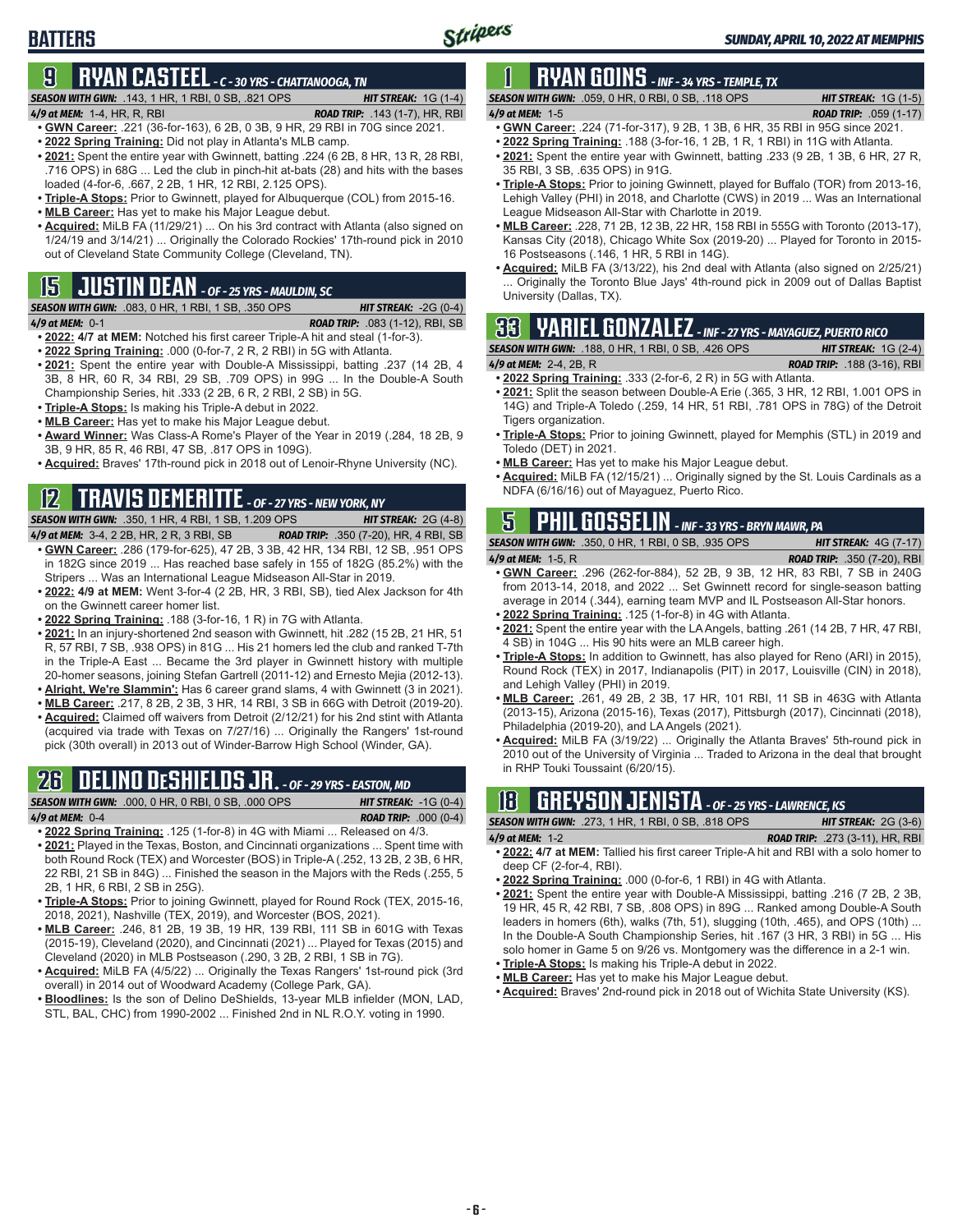# **BATTERS**

## **28 JOHN NOGOWSKI** *- INF - 29 YRS - TALLAHASSEE, FL*

*SEASON WITH GWN:*.250, 0 HR, 2 RBI, 1 SB, .768 OPS *HIT STREAK:* -2G (0-7)

*4/9 at MEM:*0-3, R, 2 BB *ROAD TRIP:* .250 (4-16), 2 RBI, SB

- **• 2022 Spring Training:** .294 (5-for-17, 1 2B, 3 R, 4 RBI) in 9G with Atlanta.
- **• 2021:** Played for 3 different Triple-A Teams (Memphis, Indianapolis, Sacramento) and 2 different MLB teams (St. Louis, Pittsburgh) ... Combined to bat .211 (7 2B, 6 HR, 29 RBI, 6 SB) in 64G in MiLB ... In 52G in MLB, hit .233 (7 2B, 1 HR, 14 RBI). **• Triple-A Stops:** Prior to joining Gwinnett, has played for Memphis (STL) in 2019
- and 2021, Indianapolis (PIT) in 2021, and Sacramento (SF) in 2021. **• MLB Career:** .233, 7 2B, 0 3B, 1 HR, 14 RBI, 0 SB in 52G with St. Louis (2020-21)
- and Pittsburgh (2021).
- **• Acquired:** Claimed from San Francisco in the 2021 Rule 5 Draft ... Originally the Oakland Athletics' 34th-round pick in 2014 out of Florida State University.

## **7 ARDEN PABST** *- C - 27 YRS - LOS ANGELES, CA*

*SEASON WITH GWN:*.000, 0 HR, 0 RBI, 0 SB, .000 OPS *HIT STREAK:* -1G (0-3)

*4/9 at MEM:*DNP *ROAD TRIP:* .000 (0-3)

- **• 2022 Spring Training:** .000 (0-for-1) in 1G with Atlanta.
- **• 2021:** Spent the entire season with Double-A Altoona (PIT), batting .194 (7 2B, 7 HR, 28 RBI) in 62G ... Also pitched once (0.00 ERA, 0 ER in 0.1 IP).
- **• Triple-A Stops:** Prior to joining Gwinnett, played 1G for Indianapolis (PIT) in 2018 ... Debuted on 6/24/18 vs. Durham (2-for-3, R).
- **• MLB Career:** Has yet to make his Major League debut.
- **• Acquired:** MiLB FA (3/8/22) ... Originally the Pittsburgh Pirates' 12th-round pick in 2016 out of Georgia Tech (Atlanta, GA).

## **8 BRADEN SHEWMAKE** *- INF - 24 YRS - WYLIE, TX*

*SEASON WITH GWN:*.417, 1 HR, 1 RBI, 1 SB, 1.084 OPS *HIT STREAK:* -1G (0-4)

- *4/9 at MEM:*DNP *ROAD TRIP:* .417 (5-12), HR, RBI, SB
- **• Prospecting:** Entering 2022, ranked the Braves' No. 6 prospect by MLB.com. **• 2022: 4/5 at MEM:** Went 2-for-4 with a stolen base in his Triple-A debut ... **4/6 at MEM:** Blasted his first career Triple-A homer (solo) in 3-for-5 effort.
- **• 2022 Spring Training:** .000 (0-for-9, 1 R, 1 RBI) in 5G with Atlanta.
- **• 2021:** Spent the entire year with Double-A Mississippi, batting .228 (14 2B, 3 3B, 12 HR, 40 R, 40 RBI, 4 SB, .672 OPS) in 83G ... In the Double-A South Championship Series, hit .100 (2 R, 1 RBI) in 5G ... Named by MiLB.com as a Braves Organization All-Star.
- **• Triple-A Stops:** Is making his Triple-A debut in 2022.
- **• MLB Career:** Has yet to make his Major League debut.
- **• Acquired:** Braves' 1st-round pick (21st overall) in 2019 out of Texas A&M.

#### **14 CHADWICK TROMP** *- C - 26 YRS - ORANJESTAD, ARUBA*

*SEASON WITH GWN:*.400, 1 HR, 1 RBI, 0 SB, 1.255 OPS *HIT STREAK:* 3G (4-10) *4/9 at MEM:*DNP *ROAD TRIP:* .400 (4-10), HR, RBI

- **• GWN Career:** .238 (5-for-21), 0 2B, 0 3B, 1 HR, 1 RBI, 0 SB in 6G since 2021. **• 2022: 4/5 at MEM:** Tallied Gwinnett's first homer and RBI of the year (solo, off T.J. Zeuch) in 2-1 loss (2-for-4).
- **• 2022 Spring Training:** .400 (2-for-5, 1 2B, 2 R) in 4G with Atlanta.
- **• 2021:** Played 55G with Triple-A Sacramento (.224, 12 2B, 6 HR, 24 RBI) and 9G with San Francisco (.222, 1 HR, 2 RBI) ... DFA'd on 9/18, claimed by Atlanta on 9/21 ... Joined Gwinnett and hit .176 (0 XBH, 0 RBI) in 5G.
- **• Triple-A Stops:** Prior to joining Gwinnett, has played for Louisville (CIN) in 2015 and 2018-19, and Sacramento (SF) in 2021.
- **• MLB Career:** .215, 1 2B, 0 3B, 5 HR, 12 RBI, 0 SB in 33G with San Francisco (2020-21).
- **• Acquired:** Claimed off waivers from San Francisco (9/21/21) ... Originally signed by the Cincinnati Reds as a NDFA (1/24/13) out of Aruba.

## **17 PRESTON TUCKER** *- OF - 31 YRS - TAMPA, FL*

*SEASON WITH GWN:*.667, 0 HR, 1 RBI, 0 SB, 1.667 OPS *HIT STREAK:* 1G (2-3)

*4/9 at MEM:*2-3, 2B, R, RBI *ROAD TRIP:* .667 (2-3), RBI

- **• GWN Career:** .270 (17-for-63), 5 2B, 1 3B, 0 HR, 7 RBI in 17G since 2018. **• 2022: 4/9 at MEM:** In his first affiliated game since 5/7/19 with Triple-A Charlotte, went 2-for-3 (2B, R, RBI).
- **• 2021:** Played for Kia of the KBO (.237, 24 2B, 1 3B, 9 HR, 59 RBI in 127G), his 3rd-straight season with the club (hit .284 with 50 HR in 364G from 2019-21).
- **• Triple-A Stops:** Has played for 5 teams in all, including Oklahoma City (HOU, 2014), Fresno (HOU, 2015-17), Gwinnett (ATL, 2018), Louisville (CIN, 2018), and Charlotte (CWS, 2019).
- **• MLB Career:** .222, 38 2B, 1 3B, 23 HR, 68 RBI in 243G with Houston (2015-16), Cincinnati (2018), and Atlanta (.240, 4 HR, 22 RBI in 80G in 2018) ... Played in the 2015 MLB Postseason with Houston (0-for-2 in 3G).
- **• Acquired:** MiLB FA (3/31/22) ... Is 2nd stint with Atlanta (2018) ... Originally the Houston Astros' 7th-round pick in 2012 out of the University of Florida.

## **4 PAT VALAIKA** *- INF - 29 YRS - VALENCIA, CA*

- *SEASON WITH GWN:*.333, 2 HR, 6 RBI, 0 SB, 1.177 OPS *HIT STREAK:* 1G (1-2) *4/9 at MEM:*1-2, RBI, 3 BB *ROAD TRIP:* .333 (6-18), 2 HR, 6 RBI **• 2022: 4/6 at MEM:** Crushed go-ahead 2-run HR (1) in 5-3 win (2-for-5, 2 RBI) ...
- **4/7 at MEM:** Fell triple shy of the cycle (3-for-4, 2-run HR, 3 RBI) in 5-2 win.
- **• 2022 Spring Training:** .300 (3-for-10, 1 2B, 1 HR, 2 R, 3 RBI) in 7G with Atlanta.
- **• 2021:** Split the year between Baltimore (.201, 8 2B, 5 HR, 25 RBI, 1 SB in 91G) and Triple-A Norfolk (.225, 1 2B, 2 HR, 7 RBI in 22G).
- **• Triple-A Stops:** Prior to joining Gwinnett, has played for Albuquerque (COL) from 2016-19 and Norfolk (BAL) in 2021 ... Pacific Coast League All-Star in 2019.
- **• MLB Career:** .221, 34 2B, 1 3B, 30 HR, 92 RBI, 1 SB in 374G with Colorado (2016-19) and Baltimore (2020-21) ... Played in the MLB Postseason with the Rockies in 2017 and 2018 (.500, 1-for-2, 1 2B in 2G).
- **• Acquired:** MiLB FA (3/18/22) ... Originally the Colorado Rockies' 9th-round pick in 2013 out of UCLA.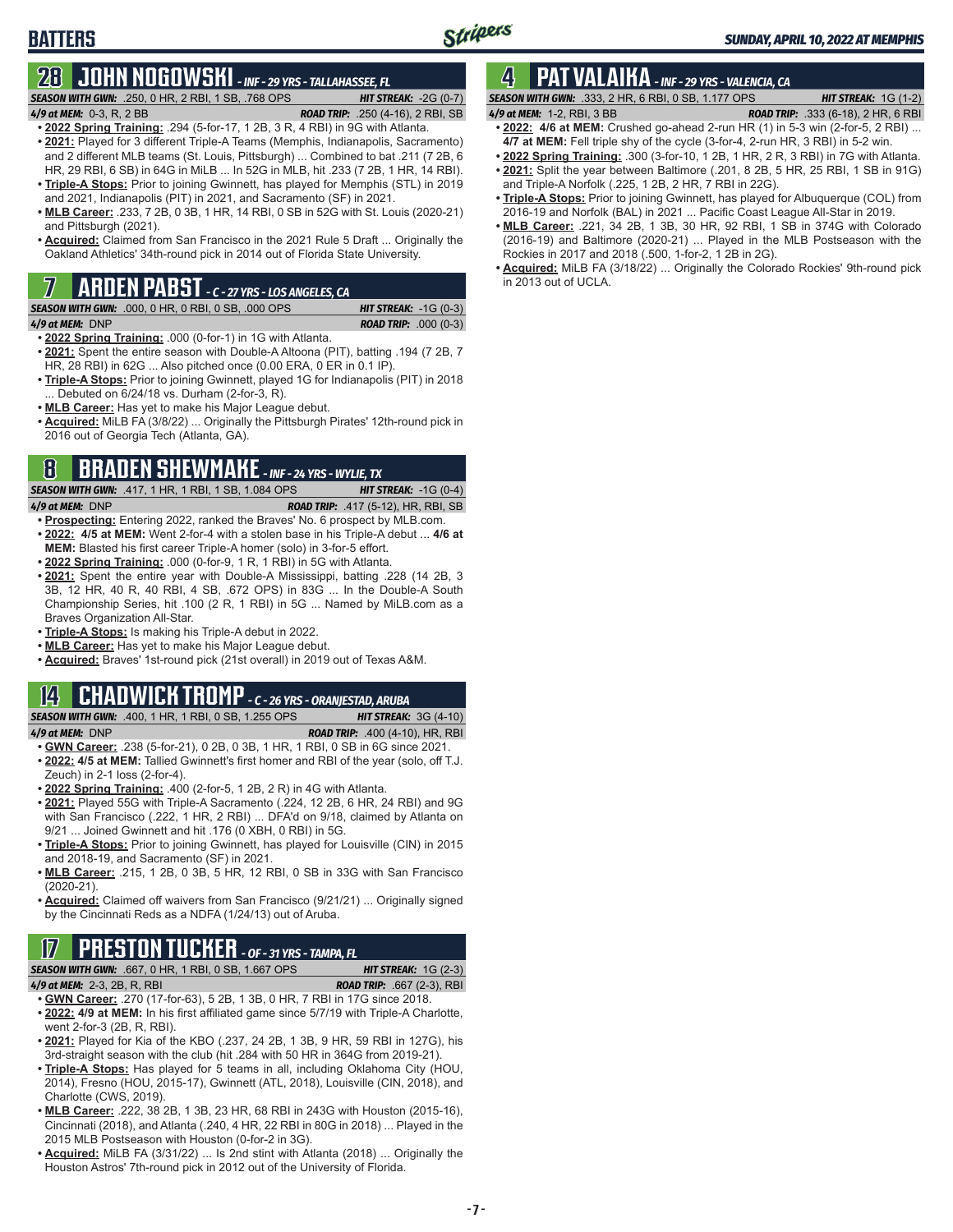#### Stripers **HITTING BREAKDOWN** *SUNDAY, APRIL 10, 2022 AT MEMPHIS* **TOTAL:** .260, 7 HR, .804 OPS *RISP:* .302, 3 HR, .961 OPS **Vs. LHP:** .339, 3 HR, 1.055 OPS *RISP/20:* .389, 1 HR, 1.006 OPS *RUNS/INNING: 1 2 3 4 5 6 7 8 9 X TOT RISP*/20: *Assembs* **Bids RISP/20: Stripers:** 3 5 4 2 2 0 2 3 0 0 21 *Vs. RHP:* .218, 4 HR, .670 OPS *LOADED:* .000, 0 HR, .143 OPS **Opponents:** 1 0 2 1 3 5 7 0 0 0 19

|                  | <b>MULTI-GAMES</b><br><b>HOME RUNS</b> |    |                          |           |                          |  |  |                        |                                             |                |                          |           |
|------------------|----------------------------------------|----|--------------------------|-----------|--------------------------|--|--|------------------------|---------------------------------------------|----------------|--------------------------|-----------|
| Player           | 1R                                     | 2R | 3R                       | <b>GS</b> | Tot.                     |  |  | Off LH Off RH Team W-L | Last HR with Gwinnett (Regular Season)      | <b>Hit</b>     | <b>RBI</b>               | <b>HR</b> |
| Casteel          |                                        |    |                          |           |                          |  |  | $0 - 1$                | 4/9/22 at MEM, 1R (LH Packy Naughton)       | -              | -                        |           |
| Dean             |                                        |    |                          |           |                          |  |  | $0 - 0$                |                                             |                |                          |           |
| Demeritte        |                                        |    |                          |           |                          |  |  | $0 - 1$                | 4/9/22 at MEM, 3R (RH Junior Fernandez)     | $\overline{2}$ |                          |           |
| <b>DeShields</b> |                                        |    |                          | -         |                          |  |  | $0 - 0$                |                                             |                | -                        |           |
| Goins            |                                        | -  |                          | -         | -                        |  |  | $0 - 0$                | 9/14/21 vs. NAS, 1R (RH Josh Lindblom)      | -              | -                        |           |
| Gonzalez         |                                        |    |                          |           | -                        |  |  | $0 - 0$                |                                             |                | -                        |           |
| Gosselin         |                                        |    | ۰                        |           | -                        |  |  | $0 - 0$                | 8/25/18 at CLT, 2R (RH Asher Wojciechowski) | っ              | $\overline{\phantom{a}}$ |           |
| Jenista          |                                        |    | ۰                        | ۰         |                          |  |  | $1 - 0$                | 4/7/22 at MEM, 1R (RH Johan Oviedo)         |                | $\overline{\phantom{a}}$ |           |
| Nogowski         |                                        |    |                          |           |                          |  |  | $0 - 0$                |                                             | っ              |                          |           |
| Pabst            |                                        |    | $\overline{\phantom{0}}$ | -         | -                        |  |  | $0 - 0$                | ---                                         |                | $\overline{\phantom{0}}$ |           |
| Shewmake         |                                        |    | -                        | $\sim$    |                          |  |  | $1 - 0$                | 4/6/22 at MEM, 1R (LH Matthew Liberatore)   | $\mathfrak{p}$ | $\overline{\phantom{0}}$ |           |
| Tromp            |                                        |    |                          | ۰         |                          |  |  | $0 - 1$                | 4/5/22 at MEM, 1R (RH T.J. Zeuch)           |                | -                        |           |
| <b>Tucker</b>    |                                        |    |                          |           |                          |  |  | $0 - 0$                |                                             |                | -                        |           |
| Valaika          |                                        |    |                          |           | 2                        |  |  | $2 - 0$                | 4/7/22 at MEM, 2R (RH Johan Oviedo)         | $\mathcal{P}$  | $\mathfrak{p}$           |           |
| Total:           |                                        | h  |                          | 0         | $\overline{\phantom{a}}$ |  |  |                        |                                             |                |                          |           |

| <b>HOME RUN VARIANTS</b>          |         |      |     |             |              | <b>PINCH HITTERS</b> |    |           |              |           |           |
|-----------------------------------|---------|------|-----|-------------|--------------|----------------------|----|-----------|--------------|-----------|-----------|
| Back-to-Back Homers (0x):         | Player  | AVG. | AB. | R.          | H            | 2B                   | 3B | <b>HR</b> | <b>RBI</b>   | <b>BB</b> | <b>SO</b> |
| ---                               | Jenista | .000 | 1   | $\mathbf 0$ | 0            | $\Omega$             | 0  | $\Omega$  | 0            | 0         |           |
| Back-to-Back-to-Back Homers (0x): |         |      |     |             |              |                      |    |           |              |           |           |
| ---                               |         |      |     |             |              |                      |    |           |              |           |           |
| Pinch-Hit Homers (0x):            |         |      |     |             |              |                      |    |           |              |           |           |
| ---                               |         |      |     |             |              |                      |    |           |              |           |           |
| Leadoff (Game) Homers (0x):       |         |      |     |             |              |                      |    |           |              |           |           |
| ---                               |         |      |     |             |              |                      |    |           |              |           |           |
|                                   |         |      |     |             |              |                      |    |           |              |           |           |
| Walk-Off Homers (0x):             |         |      |     |             |              |                      |    |           |              |           |           |
| ---                               | Totals: | .000 | 1   | 0           | $\mathbf{0}$ | 0                    | 0  | $\Omega$  | $\mathbf{0}$ | 0         |           |
|                                   |         |      |     |             |              |                      |    |           |              |           |           |

| <b>STRIPERS BATTING BY MONTH</b>           |                     |   |    |    |           |                                        |              |            |            |            | <b>HITTER AWARDS &amp; HONORS</b> |                                        |              |
|--------------------------------------------|---------------------|---|----|----|-----------|----------------------------------------|--------------|------------|------------|------------|-----------------------------------|----------------------------------------|--------------|
|                                            | <b>AVG</b>          | G | 2B | 3B | <b>HR</b> | <b>RBI</b>                             | <b>SB</b>    | <b>OBP</b> | <b>SLG</b> | <b>OPS</b> | <b>Player</b>                     | <b>Award/Date</b>                      | <b>Stats</b> |
| April:<br>May:<br>June:<br>July<br>August: | .260                | 5 | 10 | 2  |           | 20                                     | 4            | .337       | .467       | .804       |                                   |                                        |              |
| September:                                 |                     |   |    |    |           | <b>HITTING STREAKS (10-PLUS GAMES)</b> |              |            |            |            |                                   | <b>ON-BASE STREAKS (15-PLUS GAMES)</b> |              |
| Player                                     | <b>Length/Dates</b> |   |    |    |           |                                        | <b>Stats</b> |            |            |            | Player                            | <b>Length/Dates</b>                    | <b>Stats</b> |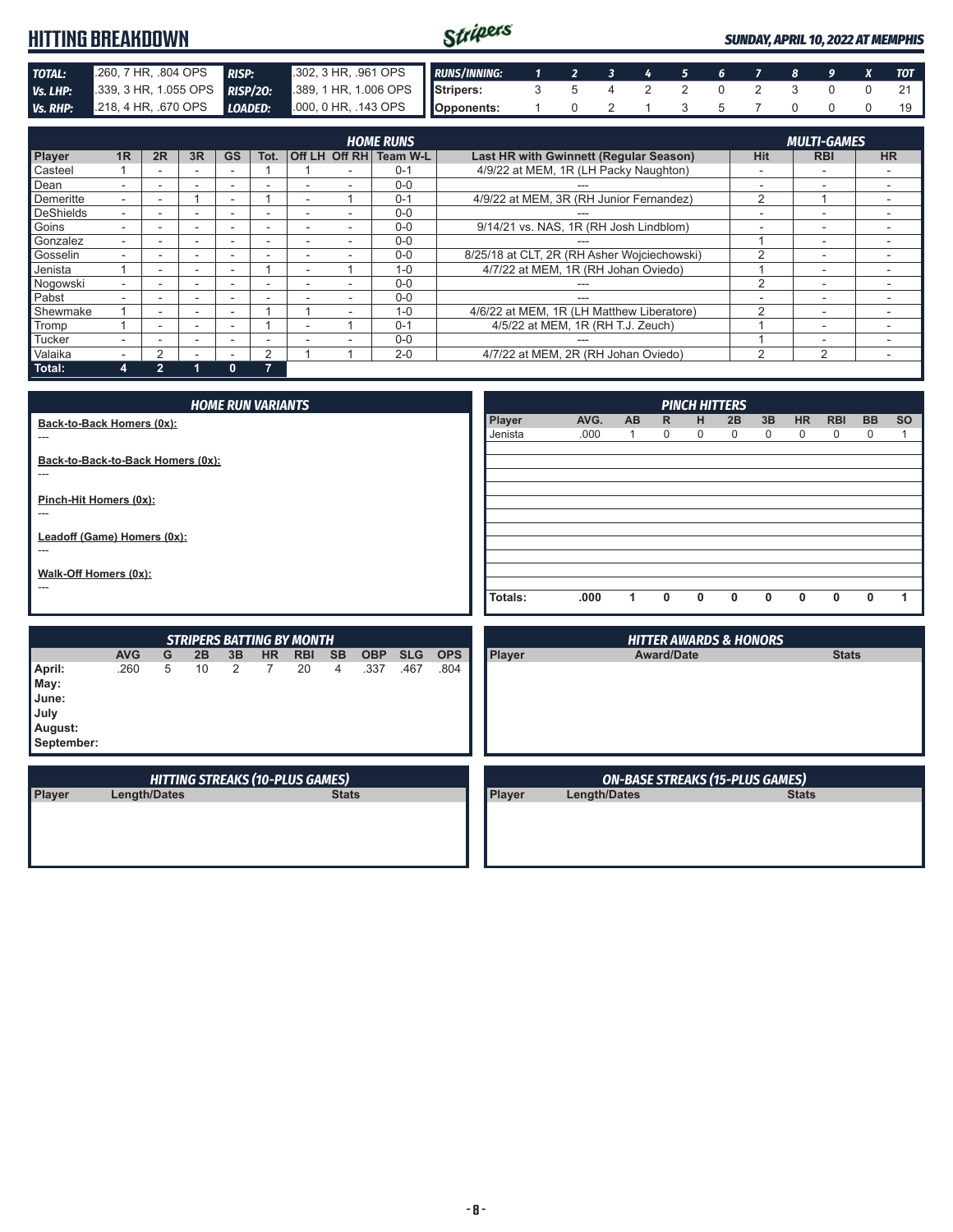## **SEASON SUMMARY**



## **TEAM HIGHS & LOWS**

| <b>OFFENSE:</b>  |
|------------------|
|                  |
|                  |
|                  |
|                  |
|                  |
|                  |
|                  |
|                  |
|                  |
|                  |
|                  |
|                  |
|                  |
|                  |
|                  |
|                  |
|                  |
| <b>PITCHING:</b> |
|                  |
|                  |
|                  |
|                  |
|                  |
|                  |
|                  |
|                  |
|                  |
|                  |
|                  |
| <b>DEFENSE:</b>  |
|                  |
|                  |
|                  |

### **TEAM MISCELLANEOUS**

Most Caught Stealing, Game ........................................................................... None

### **INDIVIDUAL HIGHS & LOWS**

| <b>HITTING (GAME):</b> |  |
|------------------------|--|
|                        |  |
|                        |  |
|                        |  |
|                        |  |
|                        |  |
|                        |  |
|                        |  |
|                        |  |
|                        |  |
|                        |  |
|                        |  |
|                        |  |
|                        |  |

#### **PITCHING (GAME):**

| None |
|------|
|      |
|      |

#### **DEFENSE (GAME):**

## **STREAKS**

| OFFENSIVE (LONGEST IN 2022 ONLY): |  |  |
|-----------------------------------|--|--|
|-----------------------------------|--|--|

#### **PITCHING (LONGEST IN 2022 ONLY):**

## **LAST TIME IT HAPPENED (GWINNETT REGULAR-SEASON HISTORY)**

#### **INDIVIDUAL OFFENSE:**

|                             | Never                                                                      |
|-----------------------------|----------------------------------------------------------------------------|
|                             |                                                                            |
|                             |                                                                            |
|                             |                                                                            |
|                             |                                                                            |
|                             |                                                                            |
|                             |                                                                            |
|                             | Homers, Both Sides of Plate Drew Waters (5/18/21 at Nashville)             |
|                             |                                                                            |
|                             |                                                                            |
|                             | Back-to-Back-to-Back Homers  Arcia/Camargo/Demeritte (5/8/21 at Charlotte) |
|                             |                                                                            |
|                             |                                                                            |
|                             |                                                                            |
|                             |                                                                            |
|                             |                                                                            |
|                             |                                                                            |
|                             |                                                                            |
|                             |                                                                            |
|                             |                                                                            |
|                             |                                                                            |
| <b>INDIVIDUAL PITCHING:</b> |                                                                            |
|                             |                                                                            |

| 9.0-Inning No-Hitter (Comb.)  Wooten/Marksberry/Ramirez (6/30/16 at Louisville) |  |
|---------------------------------------------------------------------------------|--|
|                                                                                 |  |
|                                                                                 |  |
|                                                                                 |  |
| 21 Consecutive Saves Converted Jairo Asencio (9/6/09-8/8/11)                    |  |
| 25.0-Inning Scoreless Streak Stephen Marek, 25.1 IP (6/6/10-8/2/10)             |  |
|                                                                                 |  |

#### **- 9 -**

| No-Hitter …………………………………………………………………………………6/30/16 at Louisville |  |
|----------------------------------------------------------------|--|
|                                                                |  |
|                                                                |  |
|                                                                |  |
|                                                                |  |
|                                                                |  |

#### **TEAM DEFENSE:**

| Turn a Triple Play 6/5/21 vs. Jacksonville (Camargo-Kipnis-Snider) |
|--------------------------------------------------------------------|
|                                                                    |

| <b>TEAM MISCELLANEOUS:</b> |  |
|----------------------------|--|
|                            |  |
|                            |  |